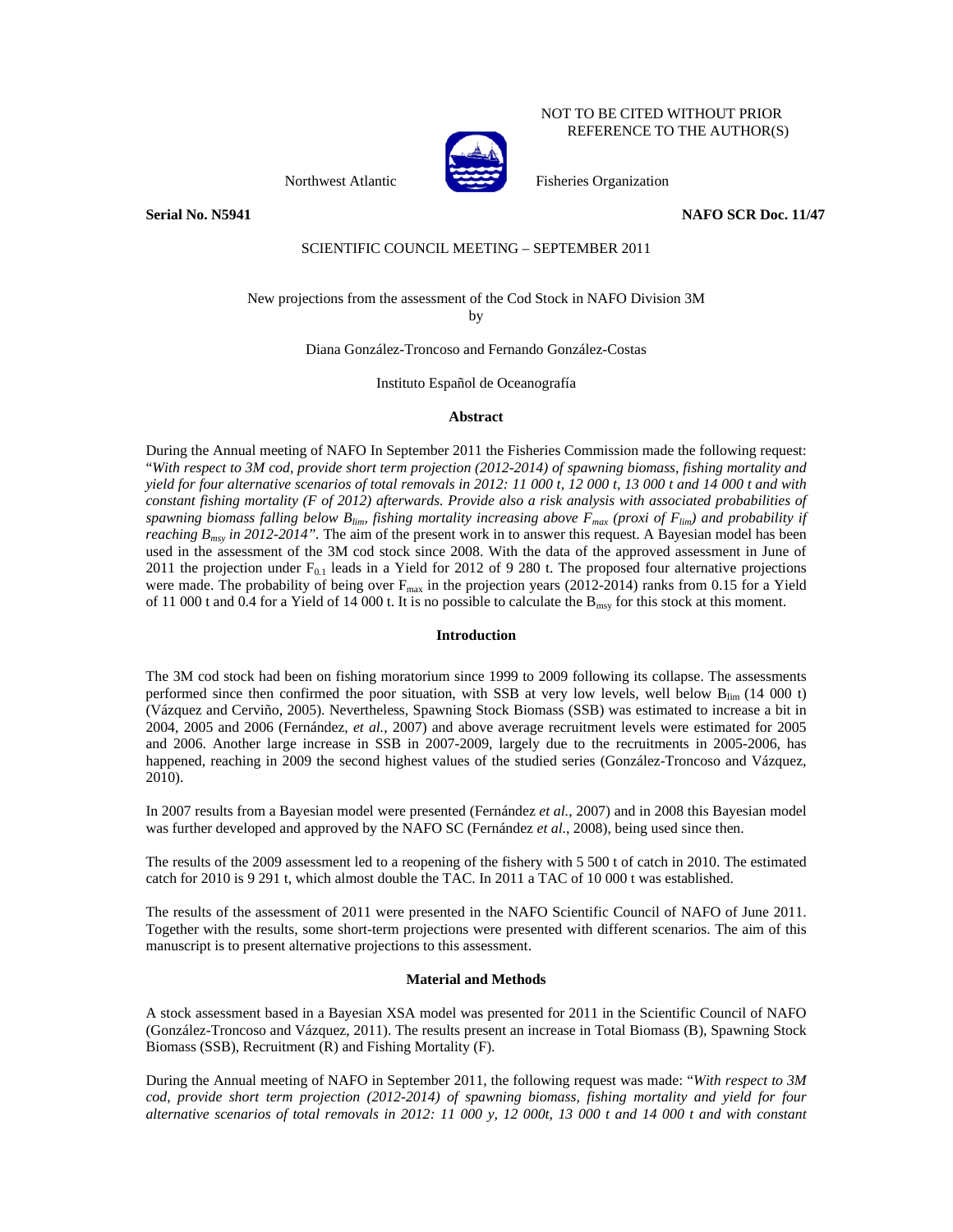*fishing mortality (F of 2012) afterwards. Provide also a risk analysis with associated probabilities of spawning biomass falling below B<sub>lim</sub>, fishing mortality increasing above F<sub>max</sub> (proxi of F<sub>lim</sub>) and probability if reaching B<sub>msy</sub> in 2012-2014"*. The aim of the present work in to answer this request.

With the data of the approved assessment in June there were made some projections for years 2012-2014 calculating the BRPs in 2011, leading projections of B, SSB and Yield for  $F_{0.1}$  (0.13),  $F_{\text{max}}$  (0.21) and  $F_{2010}$ (0.28). The results can be seen in González-Troncoso and Vázquez, 2011. The Yield for 2012 that leads from the value of  $F_{0.1}$ , which is the BRP commonly used to establish the TAC, is 9 280 t.

Alternative projections for years 2012-2014 with a Yield for 2012 of 11 000, 12 000, 13 000 and 14 000 t were made, calculating the  $F_{bar}$  for 2012 associated to theses values. These  $F_{bar}$  were used to calculate the Yield of the following years of the projection (2103 and 2014).

#### **Results**

The results for the projections for years 2012-2014 for a given Yield for 2012 are presented in Table 1 for the four different scenarios, that is, for Yield\_2012=11 000 t, Yield\_2012=12 000 t, Yield\_2012=13 000 t and Yield\_2012=14 000 t. In this table we can see the projected B, SSB and Yield for all the Scenarios.

In Table 2 the probability of  $F_{bar}$  being over  $F_{max}$  of 2011 ( $F_{max}$ =0.21) and the probability of SSB being under  $B_{lim}$  ( $B_{lim}$ =14 000 t) are presented. The SSB has a very high probability of being always, with all the Scenarios, over  $B_{lim}$ . The probability of  $F_{bar}$  over  $F_{max}$  is the same for 2012-2014 as we are assuming a constant  $F_{bar}$  for those years equal to the  $F_{bar}$  in 2012 with the given Yield. The probability of being over  $F_{max}$  in the projection years (2012-2014) is 0.15 for a Yield of 11 000 t, 0.22 for a Yield of 12 000 t, 0.31 for a Yield of 13 000 t and 0.4 for a Yield of 14 000 t.

At this moment it is no possible to calculate the B<sub>msy</sub> for this stock, so the last part of the request can not be answered.

#### **References**

- Fernández, C., S. Cerviño and A. Vázquez, 2007. A Survey-based assessment of cod in division 3M. NAFO SCR Doc. 07/39. Serial Number N5526.
- Fernández, C., S. Cerviño and A. Vázquez, 2008. Assessment of the Cod Stock in NAFO Division 3M. NAFO SCR Doc. 08/26. Serial Number N5391.
- González-Troncoso, D. and A. Vázquez, 2010. Assessment of the 3M Cod Stock in NAFO Division 3M. NAFO SCR Doc. 10/41. Serial Number N5800.
- González-Troncoso, D. and A. Vázquez, 2011. Assessment of the 3M Cod Stock in NAFO Division 3M. NAFO SCR Doc. 11/38. Serial Number N5923.
- Vázquez, A. and S. Cerviño, 2005. A review of the status of the cod stock in NAFO division 3M. NAFO SCR Doc. 05/38. Serial Number N5124.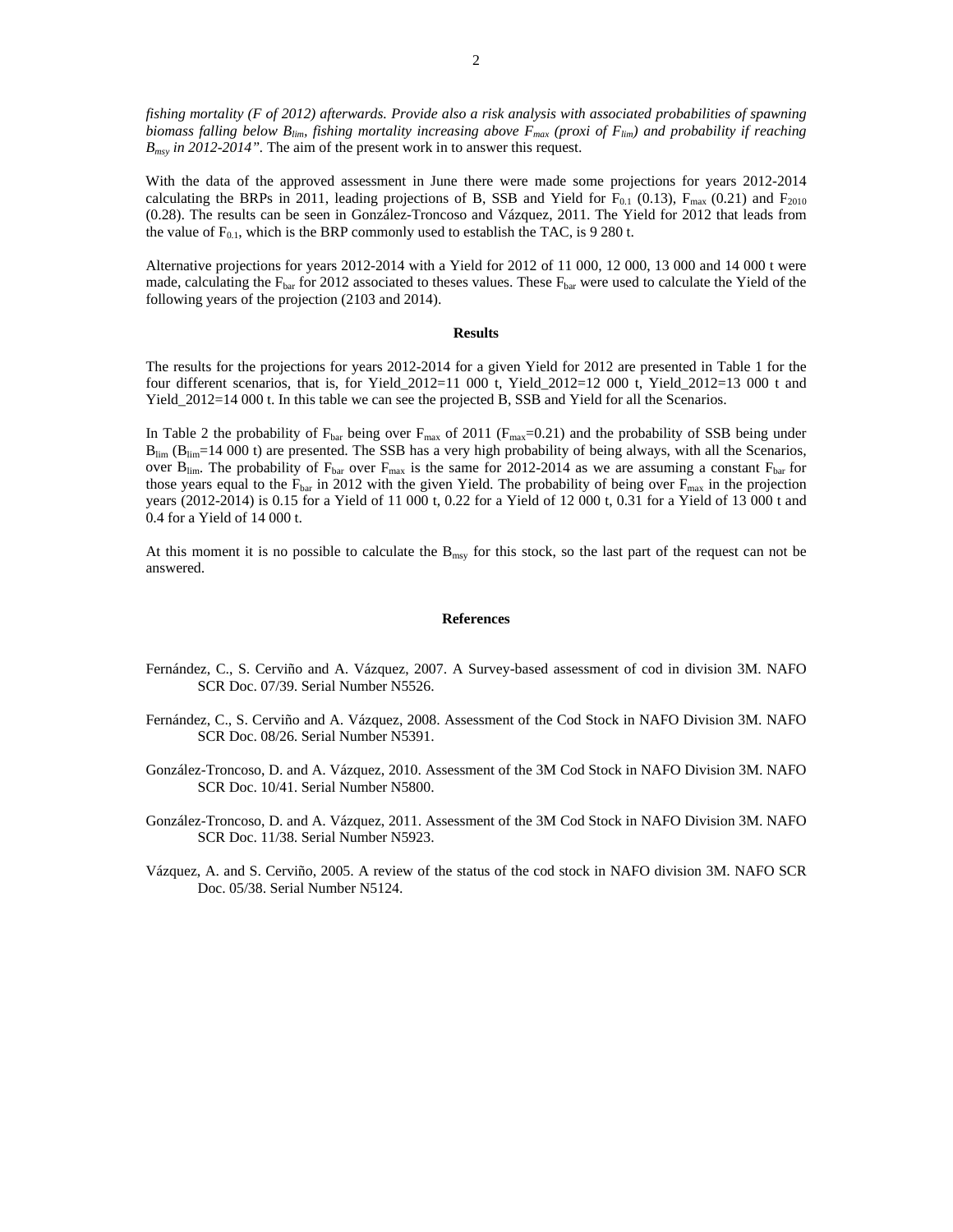|      | Yield $2012 = 11000$ t |        |        |            |        |                        |                           |        |        |       |       |       |
|------|------------------------|--------|--------|------------|--------|------------------------|---------------------------|--------|--------|-------|-------|-------|
|      | <b>Total Biomass</b>   |        |        | <b>SSB</b> |        |                        | $F_{bar}$                 |        |        | Yield |       |       |
|      | 5%                     | 50%    | 95%    | 5%         | 50%    | 95%                    | 5%                        | 50%    | 95%    | 5%    | 50%   | 95%   |
| 2011 | 54477                  | 75818  | 106165 | 35258      | 50474  | 71150                  | 0.1215                    | 0.2146 | 0.3928 |       | 10000 |       |
| 2012 | 77726                  | 112364 | 164404 | 46625      | 65071  | 90808                  | 0.0820                    | 0.1467 | 0.2587 |       | 11000 |       |
| 2013 | 114682                 | 175321 | 272127 | 68185      | 99626  | 153879                 | 0.0820                    | 0.1467 | 0.2587 | 11591 | 19260 | 34026 |
| 2014 | 167564                 | 265179 | 433481 | 103976     | 166193 | 273178                 | 0.0820                    | 0.1467 | 0.2587 | 17004 | 29380 | 52568 |
|      | Yield $2012 = 12000$ t |        |        |            |        |                        |                           |        |        |       |       |       |
|      | <b>Total Biomass</b>   |        |        | <b>SSB</b> |        |                        | $F_{bar}$                 |        |        | Yield |       |       |
|      | 5%                     | 50%    | 95%    | 5%         | 50%    | 95%                    | 5%                        | 50%    | 95%    | 5%    | 50%   | 95%   |
| 2011 | 54327                  | 75969  | 105888 | 35086      | 50531  | 71514                  | 0.1215                    | 0.2146 | 0.3928 |       | 10000 |       |
| 2012 | 77391                  | 112636 | 167273 | 46678      | 65163  | 91471                  | 0.0900                    | 0.1608 | 0.2788 |       | 12000 |       |
| 2013 | 112943                 | 173994 | 274448 | 66952      | 98434  | 153519                 | 0.0900                    | 0.1608 | 0.2788 | 12452 | 20735 | 36230 |
| 2014 | 161477                 | 262211 | 426406 | 102108     | 163703 | 268570                 | 0.0900                    | 0.1608 | 0.2788 | 18438 | 31872 | 57770 |
|      |                        |        |        |            |        | Yield $2012 = 13000$ t |                           |        |        |       |       |       |
|      | <b>Total Biomass</b>   |        |        | <b>SSB</b> |        |                        | $\mathbf{F}_{\text{bar}}$ |        |        | Yield |       |       |
|      | 5%                     | 50%    | 95%    | 5%         | 50%    | 95%                    | 5%                        | 50%    | 95%    | 5%    | 50%   | 95%   |
| 2011 | 54537                  | 76191  | 105828 | 35518      | 50555  | 71453                  | 0.1215                    | 0.2146 | 0.3928 |       | 10000 |       |
| 2012 | 77162                  | 112277 | 166261 | 46595      | 65221  | 90325                  | 0.0981                    | 0.1764 | 0.3071 |       | 13000 |       |
| 2013 | 110448                 | 171901 | 268751 | 65936      | 97101  | 150526                 | 0.0981                    | 0.1764 | 0.3071 | 13113 | 22318 | 38827 |
| 2014 | 158013                 | 257662 | 420873 | 99075      | 158797 | 262922                 | 0.0981                    | 0.1764 | 0.3071 | 19202 | 33415 | 59748 |
|      |                        |        |        |            |        | Yield $2012 = 14000$ t |                           |        |        |       |       |       |
|      | <b>Total Biomass</b>   |        |        | <b>SSB</b> |        |                        | $F_{bar}$                 |        |        | Yield |       |       |
|      | 5%                     | 50%    | 95%    | 5%         | 50%    | 95%                    | 5%                        | 50%    | 95%    | 5%    | 50%   | 95%   |
| 2011 | 54586                  | 75972  | 106126 | 35331      | 50617  | 72006                  | 0.1215                    | 0.2146 | 0.3928 |       | 10000 |       |
| 2012 | 77221                  | 111678 | 168116 | 46435      | 65190  | 90937                  | 0.1077                    | 0.1918 | 0.3391 |       | 14000 |       |
| 2013 | 111621                 | 169739 | 268689 | 65423      | 95471  | 147022                 | 0.1077                    | 0.1918 | 0.3391 | 14127 | 23638 | 41417 |
| 2014 | 157165                 | 249990 | 418048 | 95478      | 154360 | 256762                 | 0.1077                    | 0.1918 | 0.3391 | 20441 | 35742 | 64049 |

**Table 1.-** Results of the projection with a constant Yield for 2012 of 11 000, 12 000, 13 000 and 14 000 t, respectively.